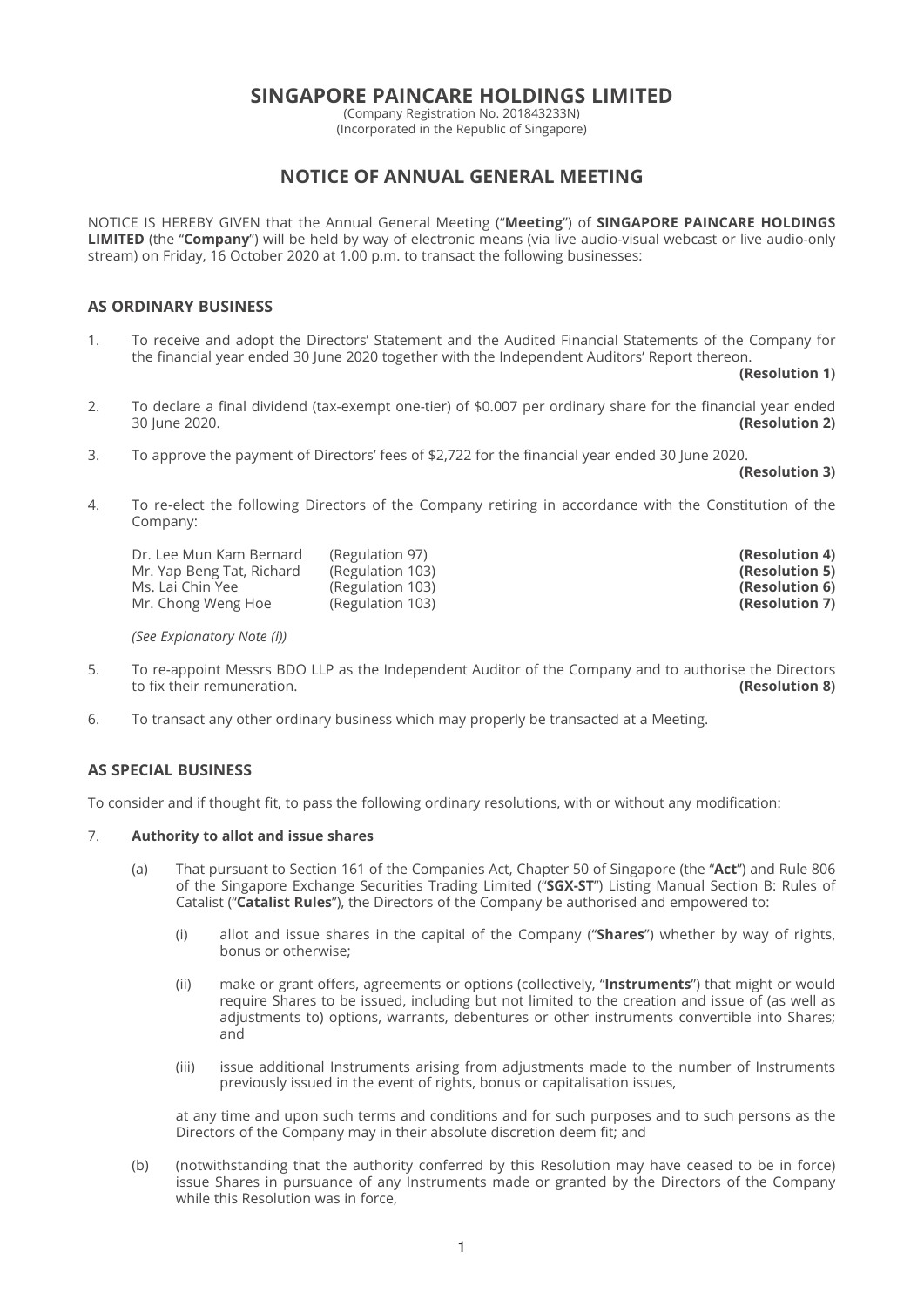## provided that:

- (1) the aggregate number of Shares to be issued pursuant to this Resolution (including Shares to be issued in pursuance of the Instruments, made or granted pursuant to this Resolution) shall not exceed one hundred per centum (100%) of the total number of issued Shares (excluding treasury shares and subsidiary holdings, if any) in the capital of the Company (as calculated in accordance with sub-paragraph (2) below), of which the aggregate number of shares to be issued other than on a pro rata basis to existing shareholders of the Company shall not exceed fifty per centum (50%) of the total number of issued shares (excluding treasury shares and subsidiary holdings, if any) in the capital of the Company (as calculated in accordance with sub-paragraph (2) below);
- (2) (subject to such calculation as may be prescribed by the SGX-ST) for the purpose of determining the aggregate number of Shares that may be issued under sub-paragraph (1) above, the total number of issued Shares in the capital of the Company (excluding treasury shares and subsidiary holdings, if any) shall be the total number of issued Shares in the capital of the Company (excluding treasury shares and subsidiary holdings, if any) at the time of the passing of this Resolution, after adjusting for:
	- (a) new Shares arising from the conversion or exercise of the Instruments or any convertible securities outstanding at the time of passing of this Resolution;
	- (b) (where applicable) new Shares arising from the exercise of share options or vesting of share awards outstanding or subsisting at the time of passing this Resolution, provided that such share options or share awards (as the case may be) were granted in compliance with the Catalist Rules; and
	- (c) any subsequent bonus issue, consolidation or subdivision of Shares;
- (3) in exercising the authority conferred by this Resolution, the Company shall comply with the provisions of the Catalist Rules for the time being in force (unless such compliance has been waived by the SGX-ST), all applicable legal requirements under the Act and the Constitution of the Company; and
- (4) unless revoked or varied by the Company in a general meeting, such authority shall continue to be in force until the conclusion of the next annual general meeting of the Company or the date by which the next annual general meeting of the Company is required by law to be held, whichever is earlier.

*(See Explanatory Note (ii))* **(Resolution 9)**

## 8. **Authority to off er and grant options and to allot and issue shares pursuant to the SPCH Employee Share Option Scheme (the "Share Option Scheme")**

 That, pursuant to Section 161 of the Act, authority be and is hereby given to the Directors of the Company to offer and grant options in accordance with the provisions of the SPCH Employee Share Option Scheme, and to exercise full powers of the Company to allot and issue from time to time such number of Shares as may be required to be issued pursuant to the exercise of options under the Share Option Scheme provided always that the aggregate number of new shares to be allotted and issued pursuant to the Share Option Scheme, SPCH Performance Share Plan, and all options granted under any other share option, share incentive, performance share or restricted share plan implemented by the Company shall not exceed fifteen per centum (15%) of the total number of issued shares in the capital of the Company (excluding treasury shares and subsidiary holdings, if any) on the day immediately preceding the date of offer of the employee share options. *(See Explanatory Note (iii))* **(Resolution 10)**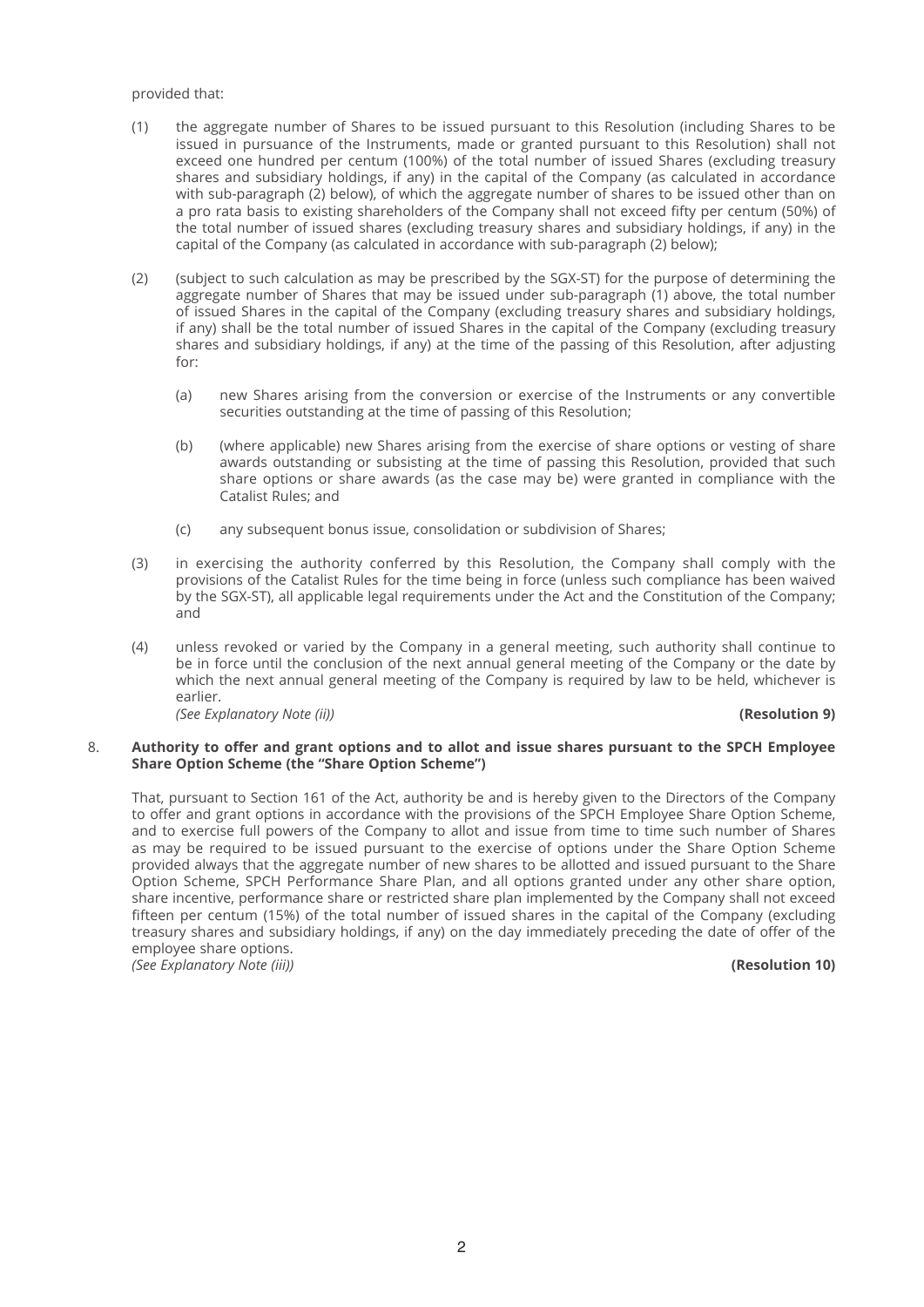# 9. Authority to offer and grant share awards and to allot and issue shares pursuant to the SPCH **Performance Share Plan**

 That, pursuant to Section 161 of the Act, authority be and is hereby given to the Directors of the Company to offer and grant share awards in accordance with the provisions of the SPCH Performance Share Plan and to exercise full powers of the Company to allot and issue from time to time, such number of shares in the capital of the Company as may be required to be allotted and issued pursuant to the vesting of share awards under the SPCH Performance Share Plan, provided always that the aggregate number of shares to be issued pursuant to vesting of awards granted under the SPCH Performance Share Plan, when added to (i) the number of shares issued and issuable in respect of all awards granted thereunder; and (ii) all shares issued and issuable in respect of all options granted under the Share Option Scheme, and any other share option, share incentive, performance share or restricted share plan implemented by the Company, shall not exceed fifteen per centum (15%) of the total number of issued shares in the capital of the Company (excluding treasury shares and subsidiary holdings, if any) on the day preceding the relevant date of the share award. *(See Explanatory Note (iii))* **(Resolution 11)**

By Order of the Board

Wong Yoen Har Company Secretary

30 September 2020

### **Explanatory Notes:**

(i) Dr. Lee Mun Kam Bernard will, upon re-election as Director of the Company, remain as Executive Director and Chief Executive Officer of the Company.

 Mr. Yap Beng Tat, Richard will, upon re-election as Director of the Company, remain as the Independent Non-executive Director, Chairman of the Nominating Committee and a member of the Audit Committee and Remuneration Committee. The Board considers Mr. Yap to be independent for the purpose of Rule 704(7) of the Catalist Rules.

 Ms. Lai Chin Yee will, upon re-election as Director of the Company, remain as the Non-executive Chairman and Independent Director, Chairman of the Audit Committee and a member of the Nominating Committee and Remuneration Committee. The Board considers Ms. Lai to be independent for the purpose of Rule 704(7) of the Catalist Rules.

 Mr. Chong Weng Hoe will, upon re-election as Director of the Company, remain as the Independent Non-executive Director, Chairman of the Remuneration Committee and a member of the Audit Committee and Nominating Committee. The Board considers Mr. Chong to be independent for the purpose of Rule 704(7) of the Catalist Rules.

#### **Key information on the retiring directors can be found on pages 121 to 130 of the Annual Report.**

(ii) The Ordinary Resolution 9, if passed, will empower the Directors of the Company, effective until the conclusion of the next annual general meeting of the Company, or the date by which the next annual general meeting of the Company is required by law to be held or such authority is varied or revoked by the Company in a general meeting, whichever is the earlier, to issue Shares, make or grant Instruments convertible into Shares and to issue Shares pursuant to such Instruments, up to a number not exceeding, in total, 100% of the total number of issued shares in the capital of the Company (excluding treasury shares and subsidiary holdings, if any), of which up to 50% may be issued other than on a pro-rata basis to shareholders.

 For determining the aggregate number of shares that may be issued, the total number of issued Shares (excluding treasury shares and subsidiary holdings, if any) will be calculated based on the total number of issued Shares in the capital of the Company (excluding treasury shares and subsidiary holdings, if any) at the time this Ordinary Resolution is passed after adjusting for new shares arising from the conversion or exercise of any convertible securities or share options or vesting of share awards which are outstanding or subsisting at the time when this Ordinary Resolution is passed and any subsequent bonus issue, consolidation or subdivision of Shares.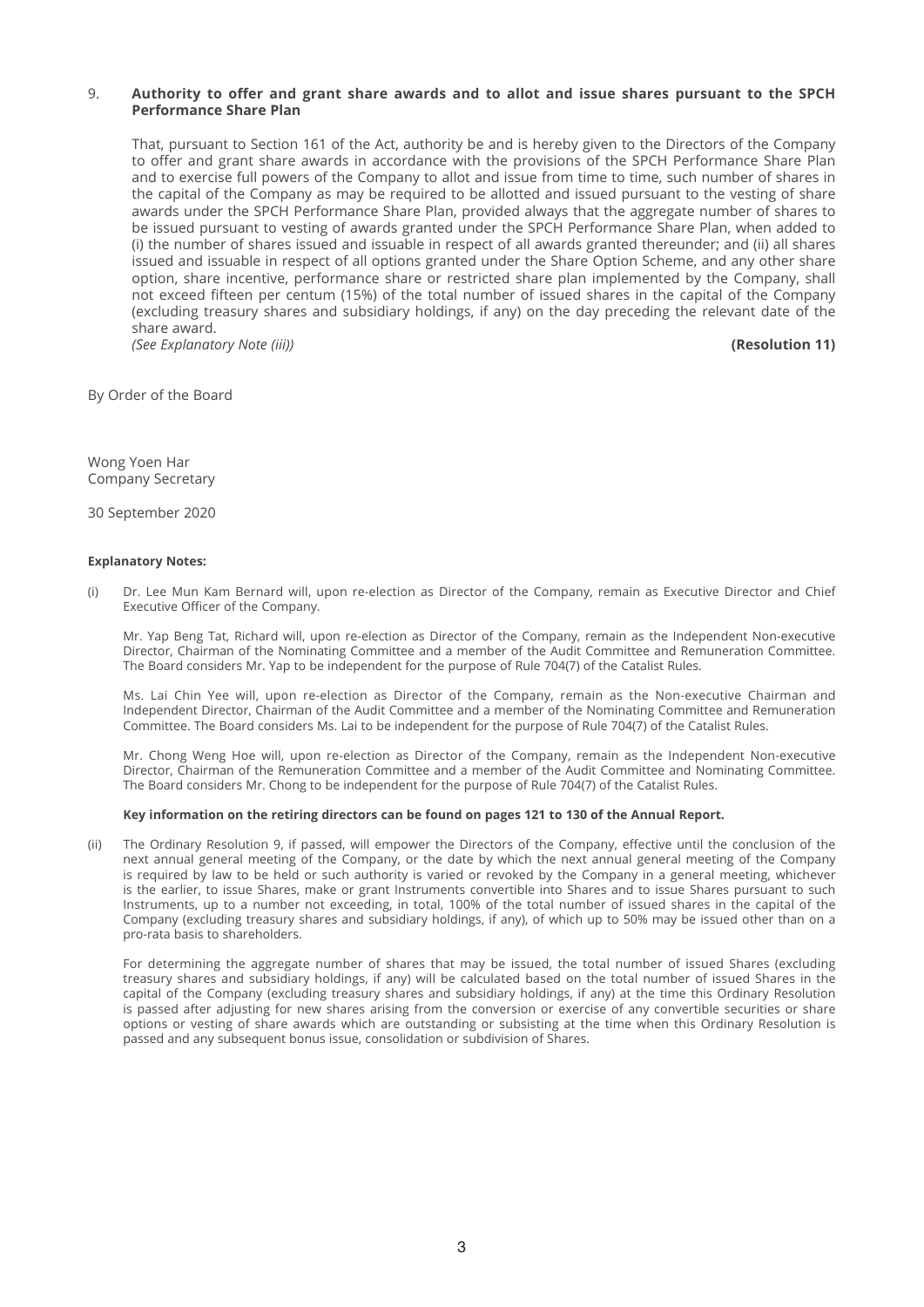(iii) The Ordinary Resolutions 10 and 11, if passed, will empower the Directors to grant options under the Share Option Scheme as well as to offer and award shares pursuant to the SPCH Performance Share Plan, provided that the aggregate number of shares to be issued shall not exceed fifteen per centum (15%) of the total number of issued shares in capital of the Company (excluding treasury shares and subsidiary holdings, if any) from time to time.

#### **IMPORTANT**

**The printed copies of the following documents will not be despatched to shareholders, they can be accessed at https:// www.sgpaincareholdings.com/investor-relations or on the SGX website at the URL https://www.sgx.com/securities/company-announcements:**

- **Annual Report for the financial year ended 30 June 2020**
- **Notice of Annual General Meeting**
- **Proxy Form**

#### **Notes:**

- (1) The Annual General Meeting (the "**Meeting**") is being convened, and will be held, by way of electronic means pursuant to the COVID-19 (Temporary Measures) (Alternative Arrangements for Meetings for Companies, Variable Capital Companies, Business Trusts, Unit Trusts and Debenture Holders) Order 2020.
- (2) **Due to the current Covid-19 restriction orders in Singapore, a member will not be able to attend the Meeting in person.** Alternative arrangements relating to, among others, attendance at the Meeting via electronic means (including arrangements by which the meeting can be electronically accessed via live audio-visual webcast or live audio-only stream), submission of questions in advance of the Meeting, addressing of substantial and relevant questions at or prior to the Meeting and voting by appointing the Chairman of the Meeting as proxy at the Meeting have been put in place.
- (3) Shareholders who wish to watch the live webcast or listen to the live audio feed must pre-register at https://bit.ly/singaporepaincareAGM2020 by **1.00 p.m. on 13 October 2020** (the "**Registration Deadline**") to enable the Company to authenticate the Shareholders' status.

Authenticated Shareholders will receive an email confirmation by 12.00 p.m. on 15 October 2020 which contains instructions to access the live webcast or live audio feed. Authenticated Shareholders must not forward the email to other persons who are not shareholders and who are not entitled to participate in the Meeting proceedings. Authenticated Shareholders who have registered by the Registration Deadline but do not receive an email by **12.00 p.m. on 15 October 2020** should contact the Company by email at AGM.TeamE@boardroomlimited.com or call the general telephone number at +65 6535 5555 between 9:00 a.m. to 5:00 p.m. for assistance. The Company advises all shareholders to register as early as possible.

 Investors who hold their Shares through relevant intermediaries as defined in Section 181 of the Act (including Supplementary Retirement Scheme ("**SRS**") investors), should approach their respective relevant intermediaries (including SRS operators) to pre-register for the Meeting via live webcast or live audio.

- (4) Shareholders may also submit questions related to resolutions to be tabled at the Meeting in the following manner:
	- (a) if submitted by post, to the Company's office at 150 Orchard Road, #07-18 Orchard Plaza, Singapore 238841; or
	- (b) if submitted electronically, be submitted via email to AGM.TeamE@boardroomlimited.com.

All questions for the Meeting must be submitted by **1.00 p.m. on 12 October 2020**.

 Please note that Shareholders will not be able to ask questions during the live webcast and the live audio feed. It is therefore important for Shareholders to pre-register their participation and submit their questions early.

 The Board of Directors of the Company will endeavour to address all substantial and relevant questions received from Shareholders prior to the Meeting by publishing the responses to those questions on SGXNET at URL https://www.sgx.com/securities/company-announcements and the Company's website at URL https://www.sgpaincareholdings.com/investor-relations. Where substantial relevant questions submitted by Shareholders are unable to be addressed prior to the Meeting, the Company will address them during the Meeting through the live webcast and live audio feed.

 The Company shall only address relevant and substantial questions (as may be determined by the Company in its sole discretion) received. The Company will publish the minutes of the Meeting on SGXNET and the Company's website within one month from the date of the Meeting.